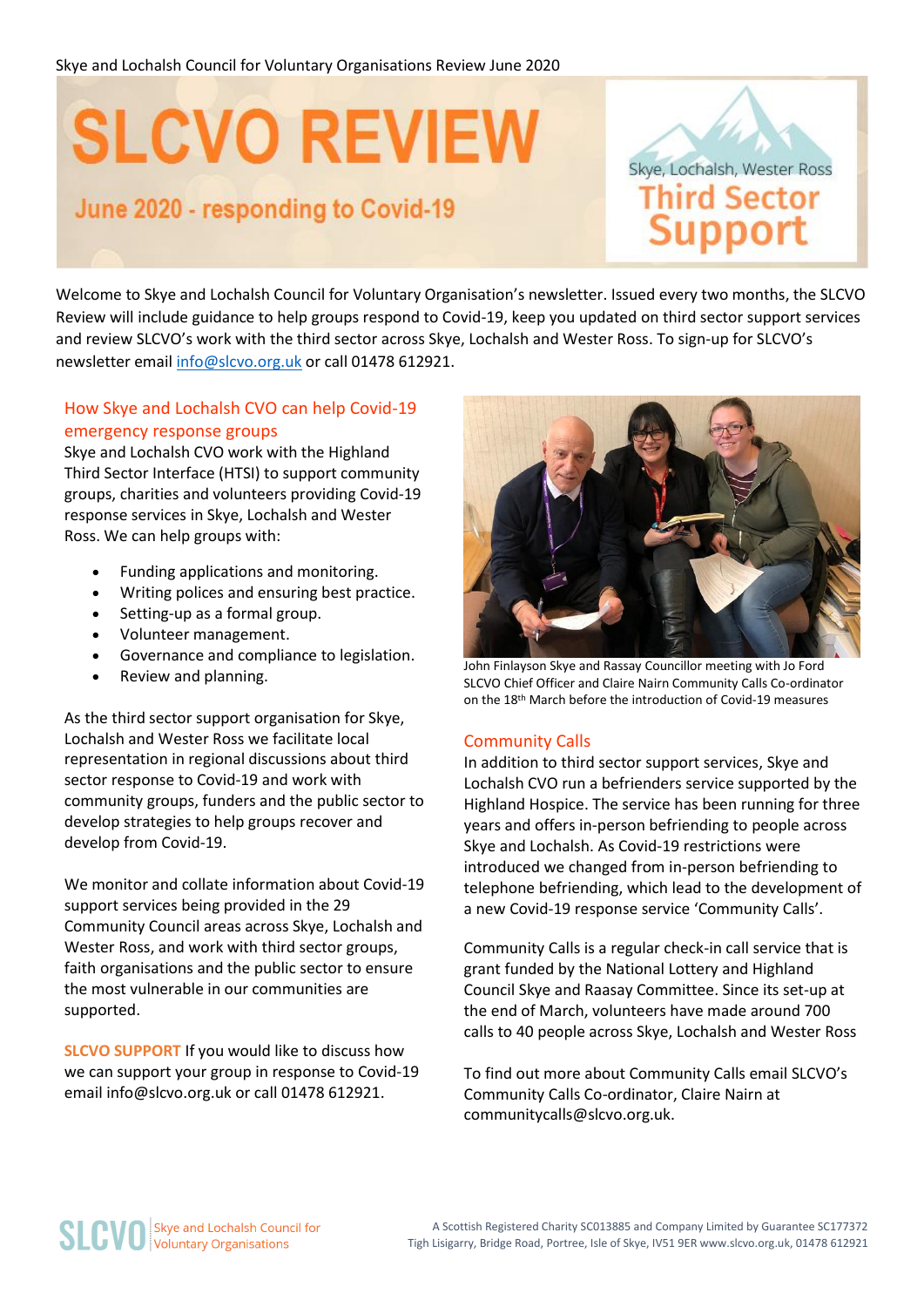### What's in June's Review?

Covid-19 has changed the way many charities and community groups operate. Some have ceased running activities, some have changed their focus to deliver Covid-19 responses services and some have been set up just to provide support for the shielding period.

No matter how your group is responding to Covid-19 maintaining good governance and planning is key for your group's future. This edition looks at the main

enquiries we have been supporting groups with since the introduction of Covid-19 social distancing measures. We also take a look at specialist organisations who are providing support to third sector groups and review SLCVO's work over the last 15 months.

If you have any topics you would like to see in future issues please email info@slcvo.org.uk.

### Committee and Trustee Meetings

Face to face committee and trustee meeting are not possible at the moment due to Covid-19 restrictions. There are however, alternative ways to hold meeting during this time unless your governing document specifically prohibits you from doing so.

Video and telephone conferencing systems are a good option for holding meetings. Continuing meetings in this way will help your group quickly respond to changes in Covid-19 measures, continue to deliver quality services and ensure good governance. However, before you use these methods you need to check your constitution allows you to.

If your constitution does not allow you to hold meetings electronically the Scottish Council for Voluntary Organisations (SCVO) advise groups to hold the meeting, minute their decision to meet electronically, the reason why and consider amending their governing document in the future.

OSCR have supported the use of virtual meetings for charities and SCVO Pro Bono Service partners Burness Paull believe regulatory bodies will take a pragmatic approach to meeting and decision making processes as '*these are extraordinary times, and the key thing is that boards should be able to fulfil the role expected of them in providing strategic leadership and oversight notwithstanding that conventional board meetings are not currently an option*' (see their blog [Virtual board meetings for](https://www.burnesspaull.com/insights-and-events/news/virtual-board-meetings-for-third-sector-organisations-technical-tips-for-legal-compliance)  [third sector organisations -](https://www.burnesspaull.com/insights-and-events/news/virtual-board-meetings-for-third-sector-organisations-technical-tips-for-legal-compliance) technical tips for legal [compliance\)](https://www.burnesspaull.com/insights-and-events/news/virtual-board-meetings-for-third-sector-organisations-technical-tips-for-legal-compliance).

At your first virtual meeting agree meeting protocols such as keeping microphones muted and giving participants time to comment in discussions. Ensure meeting documents are accessible and committee members/trustees who are unable to join the meeting have an opportunity to comment and ask questions beforehand.

There are many different types of video call systems you can use and groups need to ensure they are following robust security practices when setting these up. Ability Net have a free helpline for groups looking to set-up online meetings and working you can call them on 0800 048 7642 or go to their website <https://abilitynet.org.uk/>

## **AbilityNet**

A digital world accessible to all.

#### Being Quorate

A quorum is the minimum number of people you need to hold a committee meeting. If you are unable to form a quorum because some board members are unable to participate in a virtual meeting, you may be able to make decisions by email. Check your governing document to see what you are able to do, for example make decisions in writing, change the number of people required or appoint new committee members.

**SLCVO SUPPORT** If you are a member of SLCVO and would like help hosting a video call meeting for your group email info@slcvo.org.uk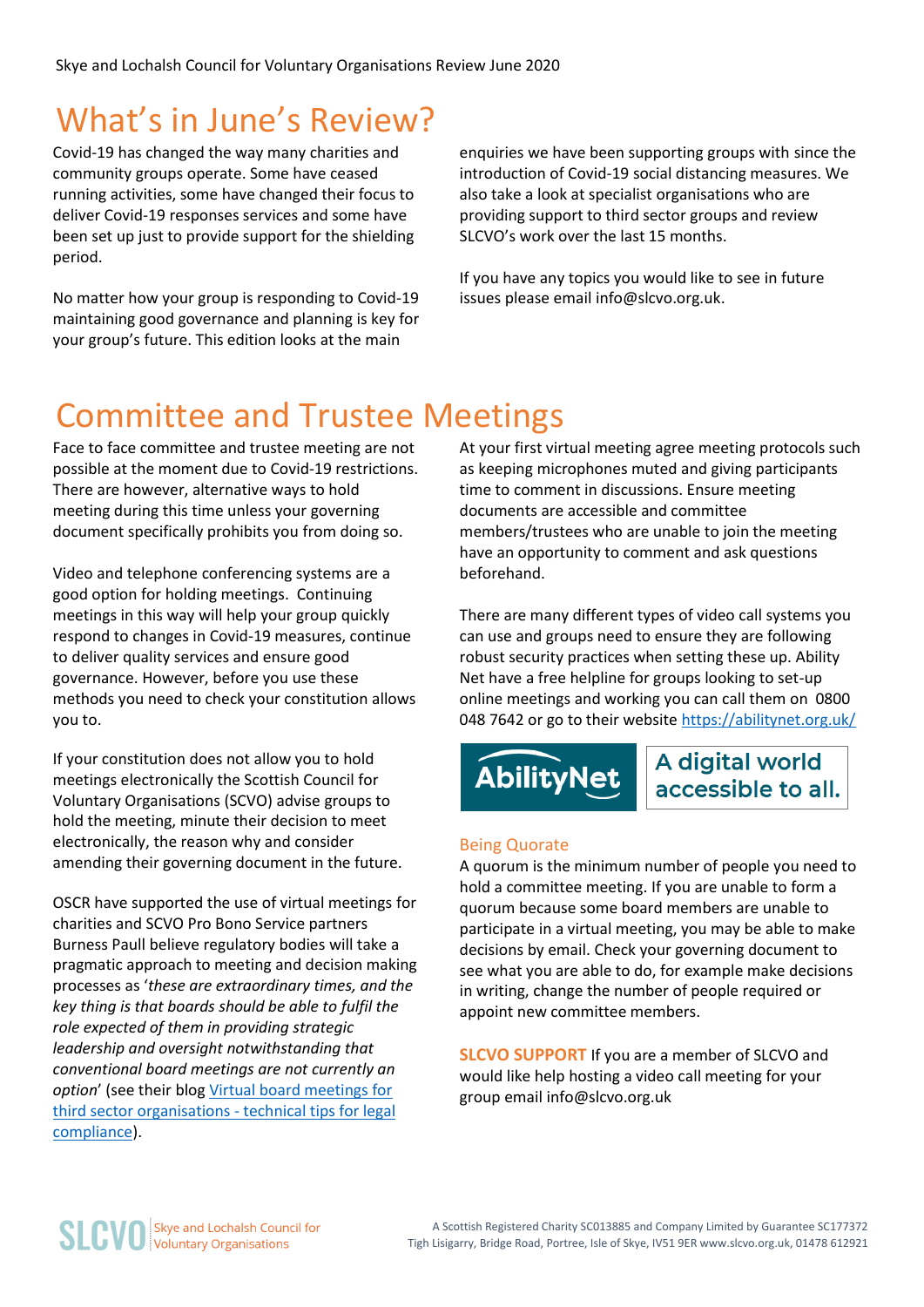### Annual General Meetings

Annual General Meetings are a key activity for community groups. They bring together a groups governing body and members to review its financial position, hear about the group's performance and make decisions that will direct its future.

Restrictions on public meetings due to COVID-19 could impact your group's ability to hold an AGM. However, your group may need to finalise its accounts, urgent decisions may need taking and governance protocols may need completing.

Your governing document will detail the frequency and governance of your AGM. If your governing document does not specify you need to hold an AGM then your committee will be able to proceed as normal. However, many governing documents will require a group to hold an AGM as they are the mechanism for the retirement and election of board members, adoption of the annual report and accounts and passing of resolutions.

You may be able to delay your AGM if your governing document gives you flexibility on the length of time between meetings. However, if this is not possible you will have to look at alternative options, while taking into account Covid-19 measures.

You may be able to hold your AGM with a small number of people in compliance to current social distancing measures. Check what you quorum is and if you have any restrictions on where your AGM can be held. You may also be able to hold your AGM using electronic means such as video or telephone conferencing facilities.

The wording of your governing document is very important when considering what you can do. Burness Paulls blog ['Virtual AGMs for third sector](https://www.burnesspaull.com/insights-and-events/news/virtual-agms-for-third-sector-organisations-technical-tips-for-legal-compliance)  organisations - tech[nical tips for legal compliance'](https://www.burnesspaull.com/insights-and-events/news/virtual-agms-for-third-sector-organisations-technical-tips-for-legal-compliance) looks at legislation and constitutional wording that may prohibit a group from holding a virtual AGM. They however acknowledge that *'given the current circumstances we find ourselves in, you may have to take a pragmatic view (i.e. in proceeding with a solution which goes as far as* 

*you can towards fulfilling the requirements of your constitution and any wider legal requirements) if the alternative would be to have no general meeting at all.'*

If you hold your AGM with a smaller number of members or using video/telephone conferencing facilities, you must give all your members an opportunity to comment and ask questions before it.

- Issue documentation such as your draft accounts and annual report in good time before your AGM and have a way your members can comment on these.
- Ask your members to submit questions before the AGM and share these discussion points with your wider membership before the meeting.
- Issue any resolutions that need action and, if your governing document allows, encourage members to use proxy voting.

If you are not able to hold your AGM you may find you are late in meeting your regulatory reporting requirements, the Office of the Scottish Charity Regulator (OSCR) have stated that *'It may be that by postponing your AGM, you are not fulfilling what it says in your governing document. However, we would be understanding and proportionate about that.'*

For more information about AGMs and running your charity while COVID-19 measures are in place go to the OSCR website [https://www.oscr.org.uk/guidance-and](https://www.oscr.org.uk/guidance-and-forms/covid-19-guidance-for-charities/)[forms/covid-19-guidance-for-charities/](https://www.oscr.org.uk/guidance-and-forms/covid-19-guidance-for-charities/)

For advice about filing your accounts with Companies House visit their website

[https://www.gov.uk/government/organisations/companies](https://www.gov.uk/government/news/coronavirus-if-your-company-cannot-file-accounts-with-companies-house-on-time)[house](https://www.gov.uk/government/news/coronavirus-if-your-company-cannot-file-accounts-with-companies-house-on-time)



**SLCVO SUPPORT** If you would like help to review your governing document email info@slcvo.org.uk with a copy of your governing document and details of what you want us to take a look at.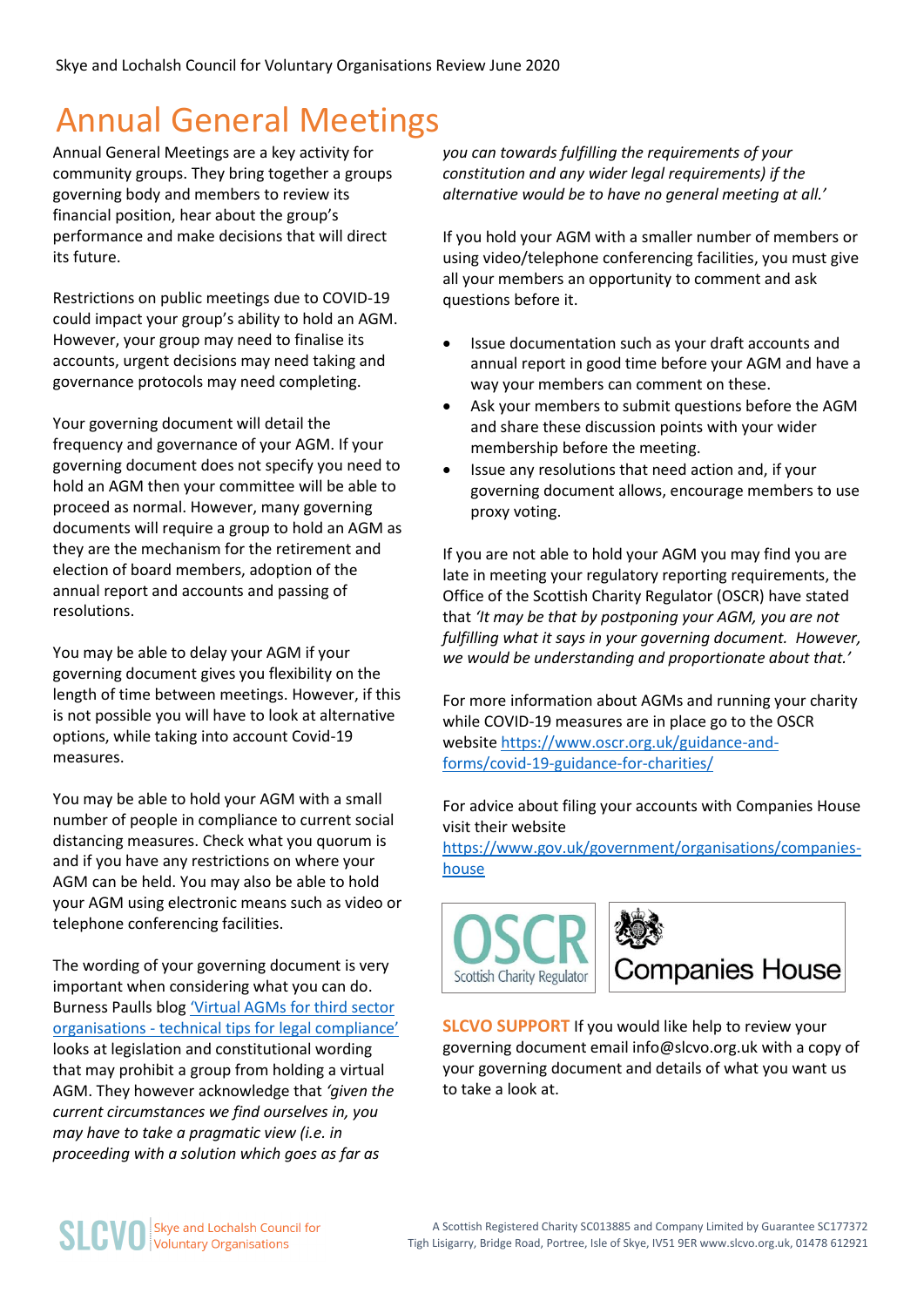### Looking after Volunteers

The last two months have seen many people volunteer for Covid-19 response initiatives. Keeping in touch with your volunteers on a regular basis will enable you to assess volunteer well-being, capacity and needs.

A simple way to keep connected to your volunteers is through a regular volunteer check-in assessment. This can be an informal chat, a short email or more detailed questionnaire. What you ask will depend on what your volunteers do, there are however, two key questions groups should ask Covid-19 volunteers:

**Are you well enough to volunteer?** Volunteer safety and limiting the spread of the coronavirus should be the main priority of a group. Ensure your volunteers follow government advice on social distancing and have guidance you can give out.

If a volunteer is unable to carry out their role make sure they have a simple way to get in touch with you and are able to stop volunteering immediately. Keep their emergency contact details up-to-date and encourage volunteers to undertake simple risk assessments before carrying out their volunteer duties.

**Are you still available to Volunteer?** As Covid-19 measures are relaxed volunteers may find they have less time to volunteer or may simply want to take a break for their own self-care. You need to make it easy for your volunteers to step away from volunteering as some may find it hard to say they want to stop or change.

To help, ask your volunteers on a regular basis if they are still available to volunteer or if they want to change their volunteering schedule. Ensure you have a bank of reserve volunteers who can help fill volunteer roles as circumstances change.

**SLCVO SUPPORT** If you would like help to support your Covid-19 volunteers contact SLCVO's Development Officer, Sammy-Jo McArthur at volunteerofficer@slcvo.org.uk or call 01478 612921

### Volunteer Risk Assessments

Carrying out volunteer risk assessments will help to protect your volunteers and service users, reassure funders and identify potential issues. There are many considerations to include in a risk assessment, how detailed these are will depend on what services you are delivering. For Covid-19 response services consider including health & safety and infection control checks, risks to beneficiaries if your service is interrupted and risks to your group if there is a breach of confidentiality.

**SLCVO SUPPORT** SLCVO can help you to develop volunteer risk assessments. If you would like support email Sammy-Jo at volunteerofficer@slcvo.org.uk.

Volunteering Matters has comprehensive guidance on volunteer safety and risk assessments. They have risk assessment templates for different volunteering roles including delivering and cooking hot meals. <https://volunteeringmatters.org.uk/volunteer-safely/>



#### PVG Assessments

If your volunteers are carrying out regulated and regular work with children or protected adults it is likely they will need a PVG check in accordance with the Protection of Vulnerable Groups (Scotland) Act 2007

The Protecting Vulnerable Groups (PVG) membership scheme is managed and delivered by Disclosure Scotland. It helps "*ensure people whose behaviour makes them unsuitable to work with children and protected adults cannot do regulated work with these vulnerable groups*".

For more information about the Protecting Vulnerable Groups Scheme visit the Scottish Government website <https://www.mygov.scot/pvg-scheme/>



Volunteer Scotland's website has guidance on PVGs and a FAQ section specifically for Covid-19 [www.volunteerscotland.net](https://www.volunteerscotland.net/for-organisations/disclosure-services/pvg-and-coronavirus-covid-19/)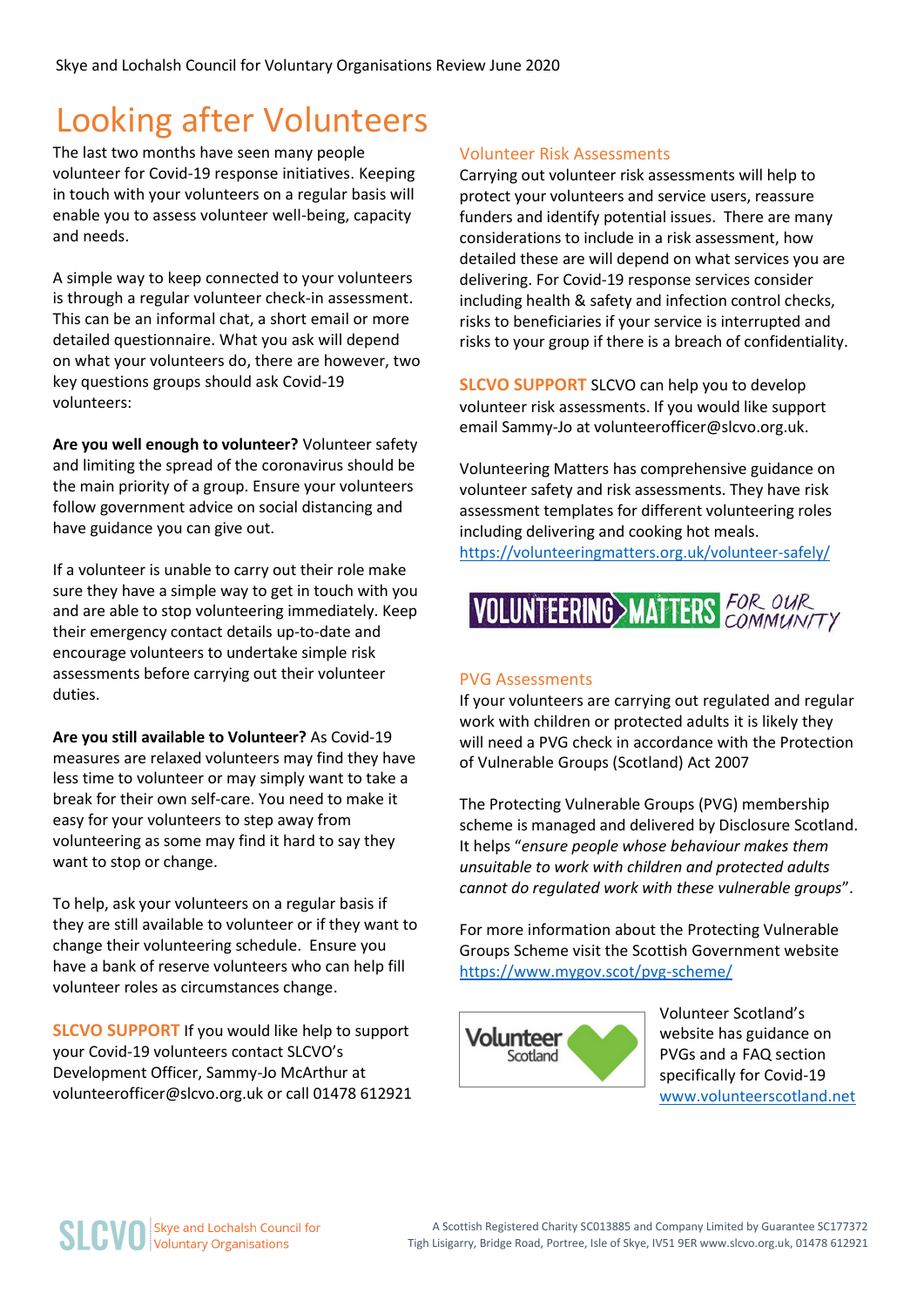### Data Protection and Covid-19

No matter what your group has been set-up for or how long it will be delivering services. If you are holding personal details about an individual you will need to ensure you meet data protection regulations. The Information Commissioners Office have guidance for Community Groups acting in response to Covid-19. Thei[r blog](https://ico.org.uk/global/data-protection-and-coronavirus-information-hub/data-protection-and-coronavirus/) helps to clarify some of the basics of data protection.

**Keep it clear** You should be clear about what you are doing with personal information. Explain why you need it, what you'll do with it and who you're going to share it with. It's best to have this written down in a document called a privacy notice

**Keep it lawful** If you're not sure whether you should be handling personal data, ask yourself:

- Has a person given me their clear and unambiguous consent to use their personal information?
- Would the person expect me to use their information in this way?
- Is the person's health or safety at risk if I don't use their personal data?

If the answer is yes to any of these questions, then you can handle and share personal data.

**Keep it secure** You must look after the personal data you collect. That means keeping it secure on a device or in a locked cabinet, for example. Security measures needn't be so onerous that they prevent you carrying out your work. Think about the impact on a vulnerable person if the information they entrusted you with becomes lost or stolen. Then apply measures to reasonably reduce the risk of that happening.

**Keep it to a minimum** Only use and keep what you need to provide help to vulnerable people during the COVID-19 crisis. When the emergency is over, make sure you and your volunteers securely delete or destroy any personal information that you no longer need.

**Keep a record of what you've done**. Finally, you should keep a record of any decisions you make that involve the use of personal information.



For more information about data protection go to the Information Commissioners websit[e https://ico.org.uk/](https://ico.org.uk/) or call them on 0303 123 1113.

### Covid-19 Emergency Response Services – what next?

There have been many community-led initiatives set-up in response to Covid-19. From prescription delivery servcies to community food sharing schemes. Many of these initiatives will have a short life cycle due to funding timescales and the opening up of services as recovery phases are introduced.

As we move out of lock-down and initial emergency response activity starts to slow, groups providing Covid-19 response activities will need to consider what they do next. Will they look for further funding to continue delivering services? Will they change services to become more focused on where there is most need? What will they do with surplus funds? Will they stop delivering services all together?

SLCVO are working with groups to help them answer these questions and explore what they can do next while ensuring support is available for those who still need it.

Throughout June Skye and Lochalsh CVO will be contacting Covid-19 response groups and initiatives across Skye, Lochalsh and Wester Ross to offer support to help review provision and plan what they will do next.

This is a free service funded by the Highland Third Sector Interface. Support will be a combination of 1:1 group support, peer support activities and online self-directed tools. It is open to any voluntary group or third sector organisation in Skye, Lochalsh and Wester Ross and is led by SLCVO staff and Highland Third Sector Interface colleagues/partners who have expertise in third sector review, planning and change management.

**SLCVO SUPPORT** If you would like to find out more about Covid-19 support email SLCVO's Chief Officer, Jo Ford at [jo.ford@slcvo.org.uk](mailto:jo.ford@slcvo.org.uk) or call 01478 612921.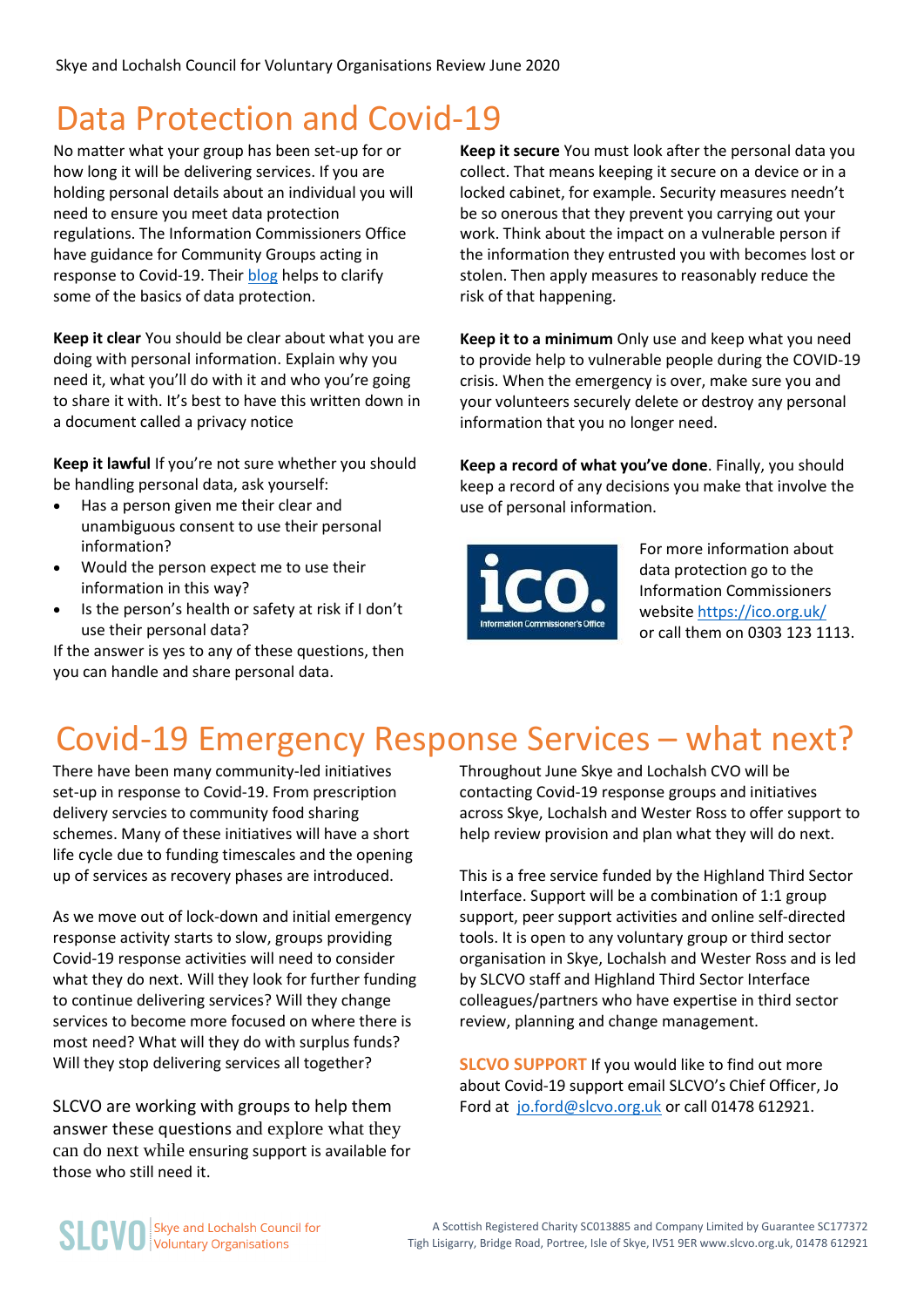### Skye and Lochalsh CVO Service Review 2019/2020

Skye and Lochalsh CVO are commissioned by the Highland Third Sector Interface (HTSI) to support third sector organisations and community planning in Skye, Lochalsh and Wester Ross. We have 40 HTSI targets and a local work plan we report against each quarter.

2019/2020 saw SLCVO carry out 370 episodes of support to 102 groups, with 65 taking advantage of our free 1:1 support service. We assisted in writing governing documents and funding applications, compliance to legislation, setting up groups and charities, developing volunteer management frameworks, operational development and strategic planning.

To promote volunteering opportunities we produced a quarterly volunteer opportunities booklet for Skye and Lochalsh which was held in GP surgeries, Service Points and waiting in rooms. We worked with groups in Wester Ross to produce a similar booklet which was to be launched in March 2020 however, this has been delayed due to Covid-19.

We participated in and encouraged third sector involvement in 34 community planning and coproduction meetings and worked on eight projects to bring together the third sector with public services and national bodies including:

 The development of the North Skye Day Hospital for Portree Medical Centre.

- Setting-up of a social prescribing pilot in Kyle with NHS Green Health Partnership.
- Facilitating third sector participation in the local review of NHS 24.



SLCVO's Community Development Officer Samantha-Jo McArthur is pictured with Dr MacDougall, Malcom Mathieson, Dr Lankston and Julia Rudram for the North Skye Day Hospital

We worked with local, regional and national organisations to encourage local participation in 47 consultations and developed a dedicated community planning section on the new SLCVO website [www.slcvo.org.uk.](http://www.slcvo.org.uk/)

### Skye and Lochalsh Community Directory

The Skye and Lochalsh Drug and Alcohol Forum brings together health and well-being third sector groups, Police Scotland and NHS Highland to share information, identify training needs and develop local support.

In the summer of 2019 SLCVO facilitated a workshop to map drug and alcohol support services across Skye and Lochalsh and look a gaps in provision. We found there were many services supporting people however, information on these was not readily available.

To remove this barrier SLCVO produced the 'Skye and Lochalsh Health and Well-being Community Directory' which was published in October 2019.

The directory will be updated every 12 months and funding from the Skye & Lochalsh Mental Health Forum enables us to offer printed copies for free.

If you would like a printed copy of the directory email info@slcvo.org.uk or visit the SLCVO website to download a copy [www.slcvo.org.uk](http://www.slcvo.org.uk/)



For more information about the Skye and Lochalsh Drug and Alcohol Forum visit the Highland Alcohol and Drug Partnership website. Here you can access support toolkit, local profiles and Covid-19 advice. <http://www.highland-adp.org.uk/>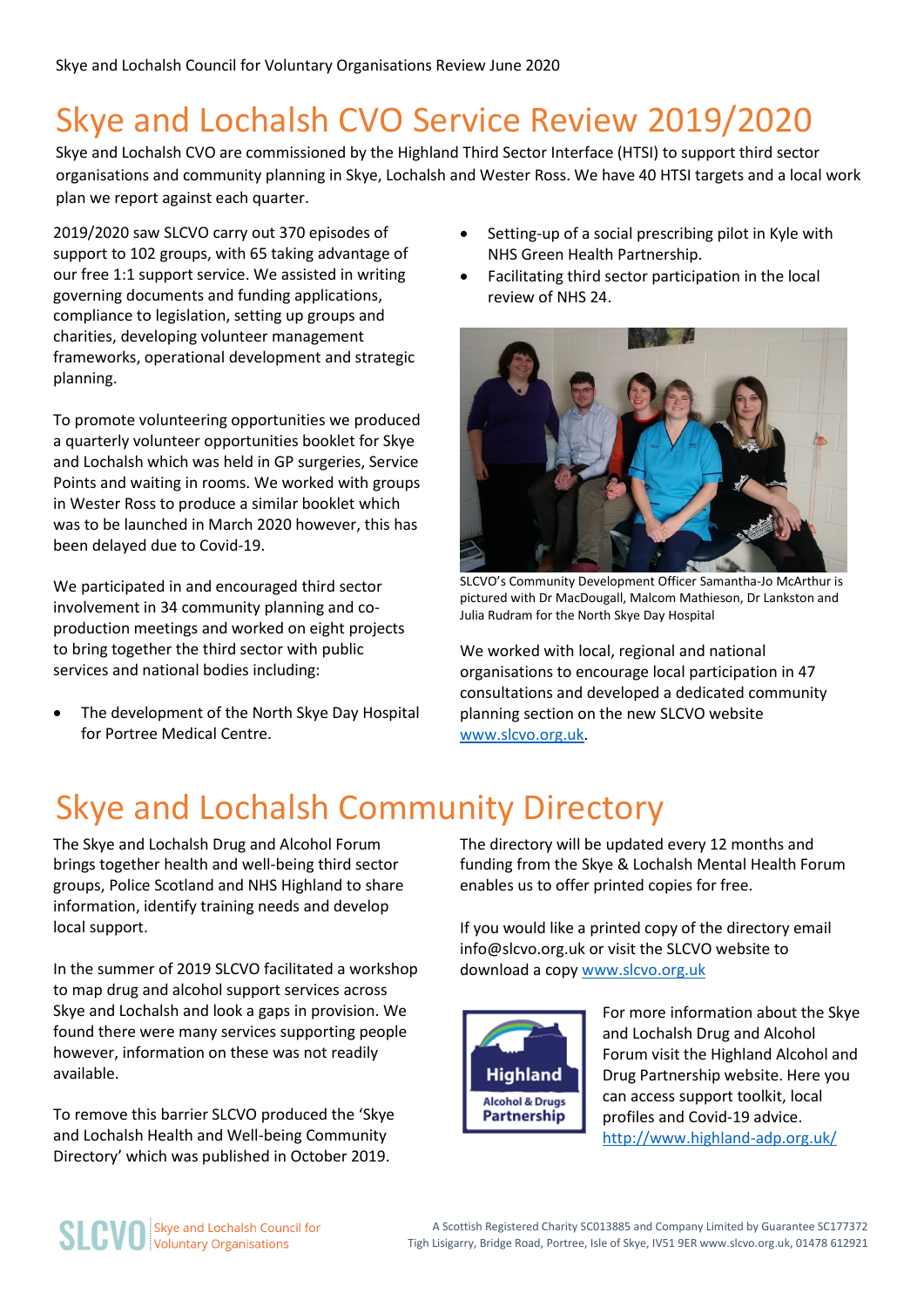### 2020/2021 Third Sector Support

As a Third Sector Interface, the HTSI work with eight partners to deliver third sector support across four specific themes of work agreed with the Scottish Government:

- Volunteering development.
- Social Enterprise development.
- Supporting and developing a strong third sector.
- Building the third sector relationship with community planning.

Skye and Lochalsh CVO have worked with the HTSI since 2012 to deliver support services tailored to local need in Skye, Lochalsh and Wester Ross.

In 2020/21 we will continue to deliver services in line with HTSI core targets as well as our local work plan which includes:

- Starting a new mentoring programme for young people to become board members.
- Developing third sector profiles for Skye, Lochalsh and Wester Ross which groups can use in their development plans and funding applications.
- Awareness raising activities about community planning and co-production processes and facilitating third sector participation in these.

 Capacity building sessions about funding, change management and village halls deeds of trust.

We will continue to provide 1:1 governance and organisational support to groups and develop our online Community Toolkit self-help guides.

In response to Covid-19 we are:

- Supporting the HTSI in the placement of volunteers registered with national and regional schemes.
- Collating and sharing information on covid-19 response initiatives for the 29 community councils across Skye, Lochalsh and Wester Ross.
- Supporting with groups to responded, review and plan services in response to Covid-19 measures.
- Working with third sector groups and public bodies to identify gaps/risk points in provision and develop support services to ensure everyone who needs support receives it.

During the next few months we may need to change our focus and direction however, we will continue to provide core support services to groups. If you would like to know more about these please contact Jo Ford, SLCVO Chief Officer, at jo.ford@slcvo.org.uk

### Skye and Lochalsh **Befrienders**

Necting people and communities thRough befriending

Skye and Lochalsh in person befriending continues to be core funded by the Highland Hospice and during the next year we will introduce two new befriending services.

**Garden Share Befrienders** - As social distancing measures are relaxed funding from the Highland Green Health Partnership will enable us to develop a befriending garden share scheme.

**Telephone Befriending** - Funding from the National Lottery will enable us to gradually develop our Covid-19 response service 'Community Calls' to a core befriender's service.

For more information about our befrienders service contact Claire at communitycalls@slcvo.org.uk



Skye and Lochalsh CVO's project 'Advancing Active Journeys' is funded by Paths for All and the Highland Green Health Partnership. The project aims to:

- Raise awareness of the health benefits when choosing to walk or cycle for everyday journeys.
- Promote opportunities to get outdoors for everyday journeys.
- Produce everyday walking and cycling leaflets for Kyle of Lochalsh as part of the Green Health Social prescribing project.

The project has been delayed due to Covid-19 but we are hoping this will start late summer.

For more information about the project email jo.ford@slcvo.org.uk

**SLCVO** Skye and Lochalsh Cound<br>Voluntary Organisations Skye and Lochalsh Council for

A Scottish Registered Charity SC013885 and Company Limited by Guarantee SC177372 Tigh Lisigarry, Bridge Road, Portree, Isle of Skye, IV51 9ER www.slcvo.org.uk, 01478 612921